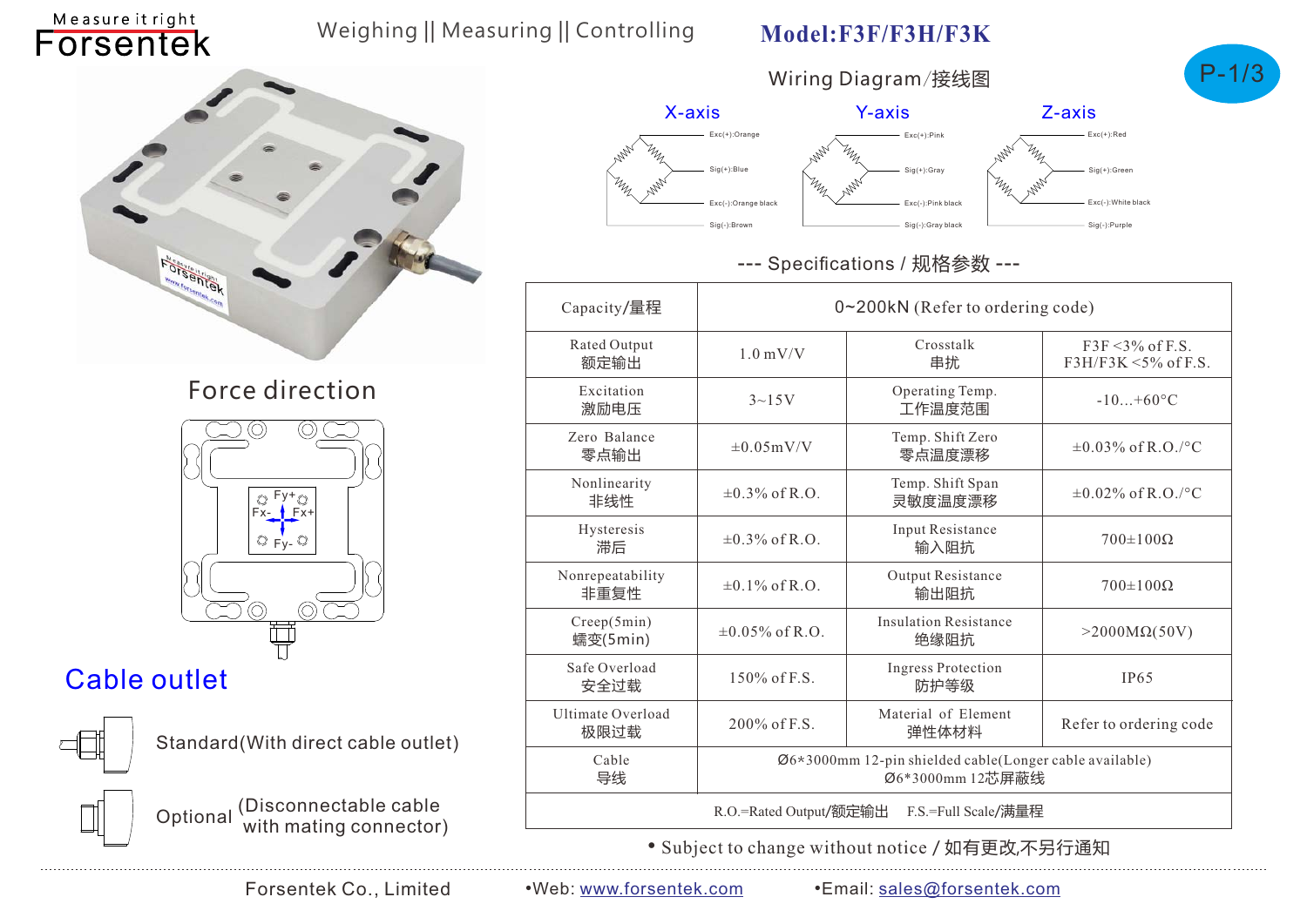# Model: F3F Range up to 5kN





Model: F3H